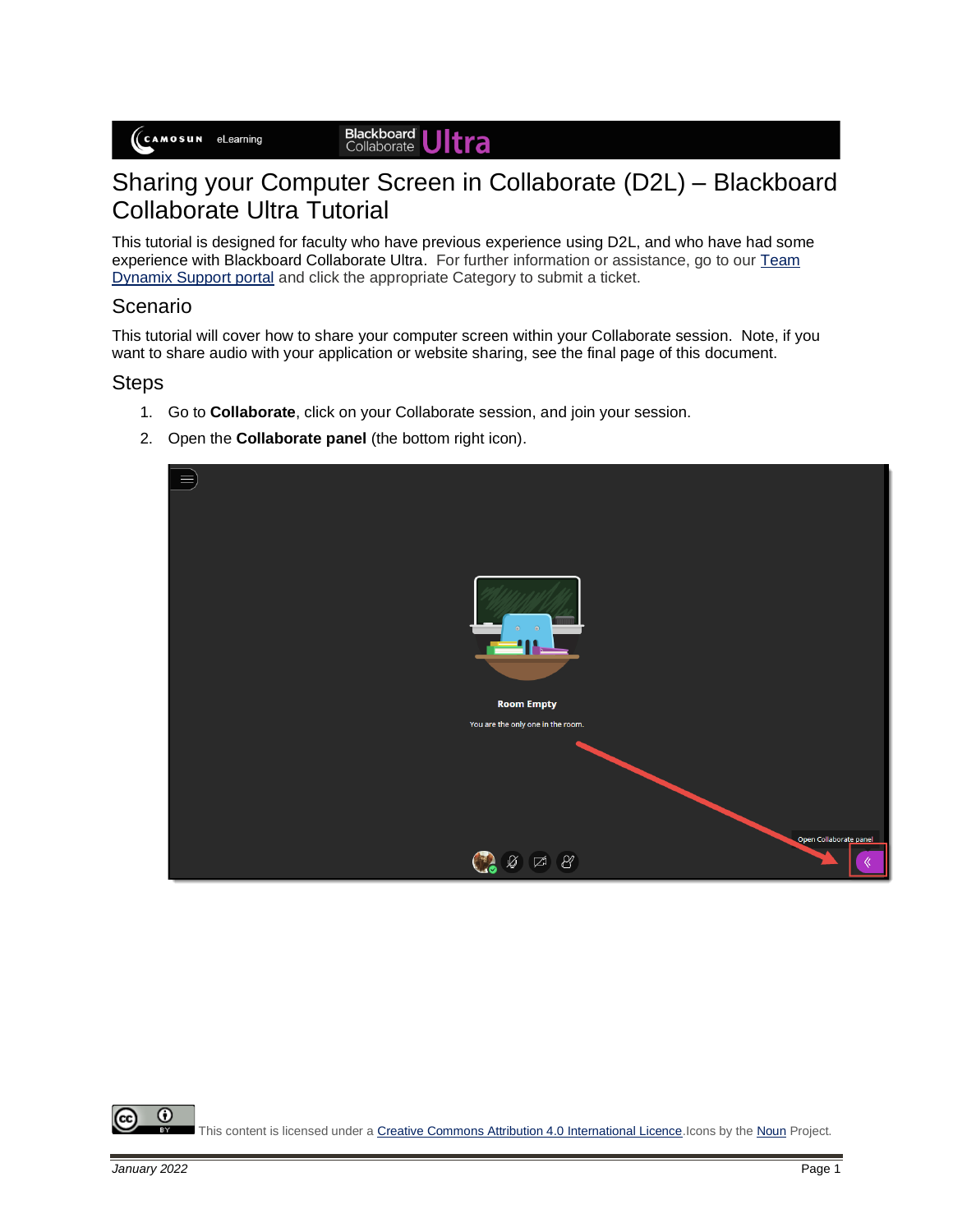3. Click the **Share Content** icon.



4. Click **Share Application/Screen**.

|                                   |                                                                                                                                                                                                                                                                                                                                                                                                               | <b>Share Content</b>                                                                                                                              |                         |     |   |
|-----------------------------------|---------------------------------------------------------------------------------------------------------------------------------------------------------------------------------------------------------------------------------------------------------------------------------------------------------------------------------------------------------------------------------------------------------------|---------------------------------------------------------------------------------------------------------------------------------------------------|-------------------------|-----|---|
|                                   |                                                                                                                                                                                                                                                                                                                                                                                                               | <b>Primary Content</b><br>$\begin{tabular}{ c c } \hline $\circ\equiv$ & \multicolumn{3}{ c }{\small\text{Share Blank Whiteboard}} \end{tabular}$ |                         |     |   |
|                                   |                                                                                                                                                                                                                                                                                                                                                                                                               | Share Application/Screen                                                                                                                          |                         |     |   |
|                                   | পী                                                                                                                                                                                                                                                                                                                                                                                                            | <b>Share Files</b>                                                                                                                                |                         |     | ↘ |
| $\odot$<br>$\bullet$              | $\overline{\mathbf{h}}$<br>$\begin{array}{c c c c c} \hline \rule{0pt}{2.5ex} & \rule{0pt}{2.5ex} & \rule{0pt}{2.5ex} & \rule{0pt}{2.5ex} & \rule{0pt}{2.5ex} & \rule{0pt}{2.5ex} & \rule{0pt}{2.5ex} & \rule{0pt}{2.5ex} & \rule{0pt}{2.5ex} & \rule{0pt}{2.5ex} & \rule{0pt}{2.5ex} & \rule{0pt}{2.5ex} & \rule{0pt}{2.5ex} & \rule{0pt}{2.5ex} & \rule{0pt}{2.5ex} & \rule{0pt}{2.5ex} & \rule{0pt}{2.5ex$ | <b>Secondary Content</b><br>Polling                                                                                                               |                         |     |   |
| <b>Room Empty</b>                 | B<br>Timer                                                                                                                                                                                                                                                                                                                                                                                                    |                                                                                                                                                   |                         |     |   |
| You are the only one in the room. | Interact<br>$A_{\alpha}^{\beta}$                                                                                                                                                                                                                                                                                                                                                                              | <b>Breakout Groups</b>                                                                                                                            |                         |     |   |
|                                   |                                                                                                                                                                                                                                                                                                                                                                                                               |                                                                                                                                                   |                         |     |   |
|                                   |                                                                                                                                                                                                                                                                                                                                                                                                               |                                                                                                                                                   |                         |     |   |
| $\beta$<br>☑                      | $\circlearrowright$                                                                                                                                                                                                                                                                                                                                                                                           | $=$<br>8                                                                                                                                          | $\overline{\mathbb{C}}$ | ద్ర |   |

 $\frac{0}{x}$ (cc) This content is licensed under [a Creative Commons Attribution 4.0 International Licence.I](https://creativecommons.org/licenses/by/4.0/)cons by th[e Noun](https://creativecommons.org/website-icons/) Project.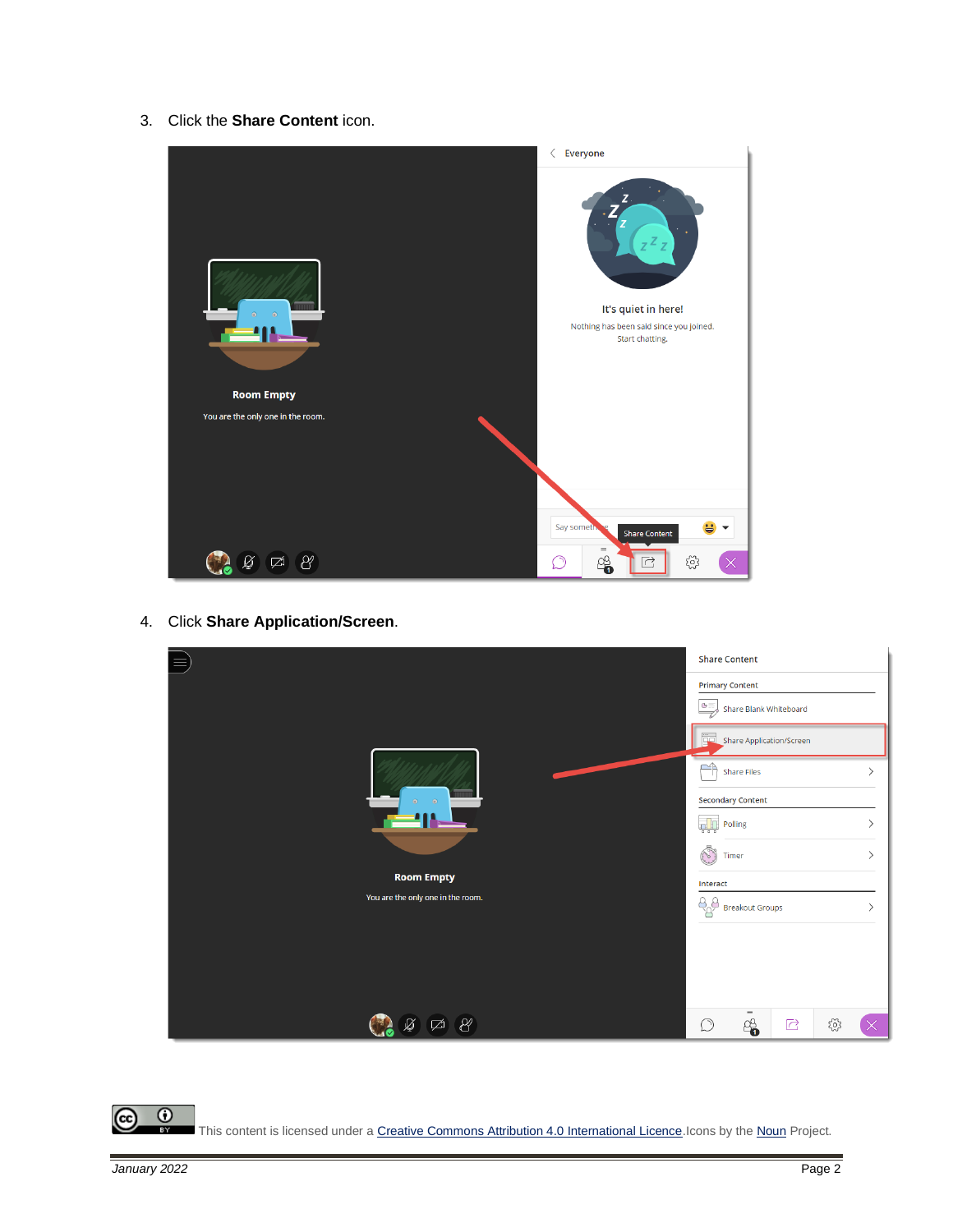5. Select which application you wish to share: **Your Entire Screen**, one **Application Window** (for example, WORD), or a specific browser **Tab**. Click **Share**.

| <b>Your Entire Screen</b>                                                                                                                                                  | <b>Application Window</b>                                                                                                                                  | <b>Chrome Tab</b>                                                                                                          |
|----------------------------------------------------------------------------------------------------------------------------------------------------------------------------|------------------------------------------------------------------------------------------------------------------------------------------------------------|----------------------------------------------------------------------------------------------------------------------------|
| The contract of the state of the contract of the state of the contract $\mathcal{L}^{\text{max}}_{\text{max}}$ , and $\mathcal{L}^{\text{max}}_{\text{max}}$<br>$\Delta$ = | <u> Singara</u><br>الثوابيرة والمرضع<br>$-1.1$<br>form and so<br>" Constitution of the first section to the<br>$\Xi$ .<br>÷.<br>Company of Moscott Persons | in bernaman<br>99 P<br>number.<br>$\cdots$<br>agreement of<br>$-$<br><b>MAGES</b><br>$\sim$<br><b>CONTRACTOR</b><br>ere en |
| Week 1 Presentation Se                                                                                                                                                     | w Sharing Your Screen BBCU                                                                                                                                 | WE BBCUTutorialDocument                                                                                                    |

6. You and the participants will see what you have shared, and what you are doing with it, in the main session window.

|                                                 | You are sharing an application                                                                                  |                                                                                                                                    |                                                                        |                                                               |                                                                         |                                                                                                                                                                                                      | $\odot$                                                                                                                            | <b>Share Content</b>        |                                              |                                                            |     |                |
|-------------------------------------------------|-----------------------------------------------------------------------------------------------------------------|------------------------------------------------------------------------------------------------------------------------------------|------------------------------------------------------------------------|---------------------------------------------------------------|-------------------------------------------------------------------------|------------------------------------------------------------------------------------------------------------------------------------------------------------------------------------------------------|------------------------------------------------------------------------------------------------------------------------------------|-----------------------------|----------------------------------------------|------------------------------------------------------------|-----|----------------|
| $\bigoplus$<br>X Cut<br><b>En</b> Copy<br>laste | יקאי<br>אי<br>$\mathbb{R}$<br>$\Theta^-$<br>Session-Options¤<br>Session Menu¤                                   | BBCUTutorialDocuments-Status-April2019.docx - Word<br>REFERENCES MAILINGS REVIEW VIEW ACROBAT DESIGN LAVOUT<br>$v/v =$<br>$\alpha$ | $\scriptstyle\rm II$<br>$\alpha$                                       | TABLE TOOLS<br>May-13.-2019¤<br>$\mathbf{z}$                  | $\pi$<br>$\alpha$                                                       | Arial $- 2 $ $\lambda$ $\lambda$ a $\rightarrow$ $ 3a -  3b $ $\equiv$ $\pm$ $\pm$ $\pm$ $\equiv$ $ 1 \pm 1 $ <b>4 ARBOCOX</b> ARBOCOX ARBOCC ARBOCC ARBOCCOX ARBOCCOX ARBOCCOX<br>$\pi$<br>$\alpha$ | $7 \times -6 \times$<br>Emily Schudel v J<br>di Find +<br>$\frac{ab}{abc}$ Replace<br>₿ Select *<br>G Editing A<br>$\sim$ $\Delta$ | <b>Primary Content</b><br>Ë | Share Blank Whiteboard<br><b>Share Files</b> | Share Application/Screen<br>You are sharing an application |     | $\circledcirc$ |
|                                                 | Using your phone<br>(switching) <sup>a</sup><br>Roles-general¤<br>Changing roles in<br>session<br>Showing-PPTsn | $\alpha$<br>V<br>$\alpha$<br>$v/v =$                                                                                               | $\alpha$<br>$\overline{\mathtt{m}}$<br>$\alpha$<br>$\overline{\bf{m}}$ | $\mathbf{m}$<br>May 14, 2019¤<br>$\mathbf{n}$<br>$\mathbf{m}$ | $\overline{\mathbf{M}}$<br>$\mathbf{m}$<br>$\mathbf{m}$<br>$\mathbf{m}$ | $\alpha$<br>$\,$ $\,$<br>$\alpha$<br>$\,$ $\,$                                                                                                                                                       |                                                                                                                                    | <b>Reference</b> Polling    | <b>Secondary Content</b>                     |                                                            |     |                |
|                                                 |                                                                                                                 |                                                                                                                                    |                                                                        |                                                               |                                                                         |                                                                                                                                                                                                      |                                                                                                                                    | Ò<br>Interact               | Timer<br>Breakout Groups                     |                                                            |     |                |
| PAGE 2 OF 4 224 WORDS LE ENGLISH (CANADA)       | Using the Whiteboard=<br>Sharing your Screen¤                                                                   | 4140<br>$\alpha$                                                                                                                   | $\mathbf{u}$<br>$\Omega$                                               | $\mathbf{u}$<br>$\mathbf{z}$                                  | $\mathbf{u}$<br>$\alpha$                                                | $\alpha$<br>$\alpha$                                                                                                                                                                                 | 第 日 民 - + 120%                                                                                                                     |                             |                                              |                                                            |     |                |
|                                                 |                                                                                                                 |                                                                                                                                    |                                                                        |                                                               |                                                                         |                                                                                                                                                                                                      |                                                                                                                                    |                             | $=$<br>8                                     | 放                                                          | १०, |                |

This content is licensed under a Creative Commons Attribution 4.0 International Licence. Icons by th[e Noun](https://creativecommons.org/website-icons/) Project.

(cc)

 $\odot$ 

ī3Y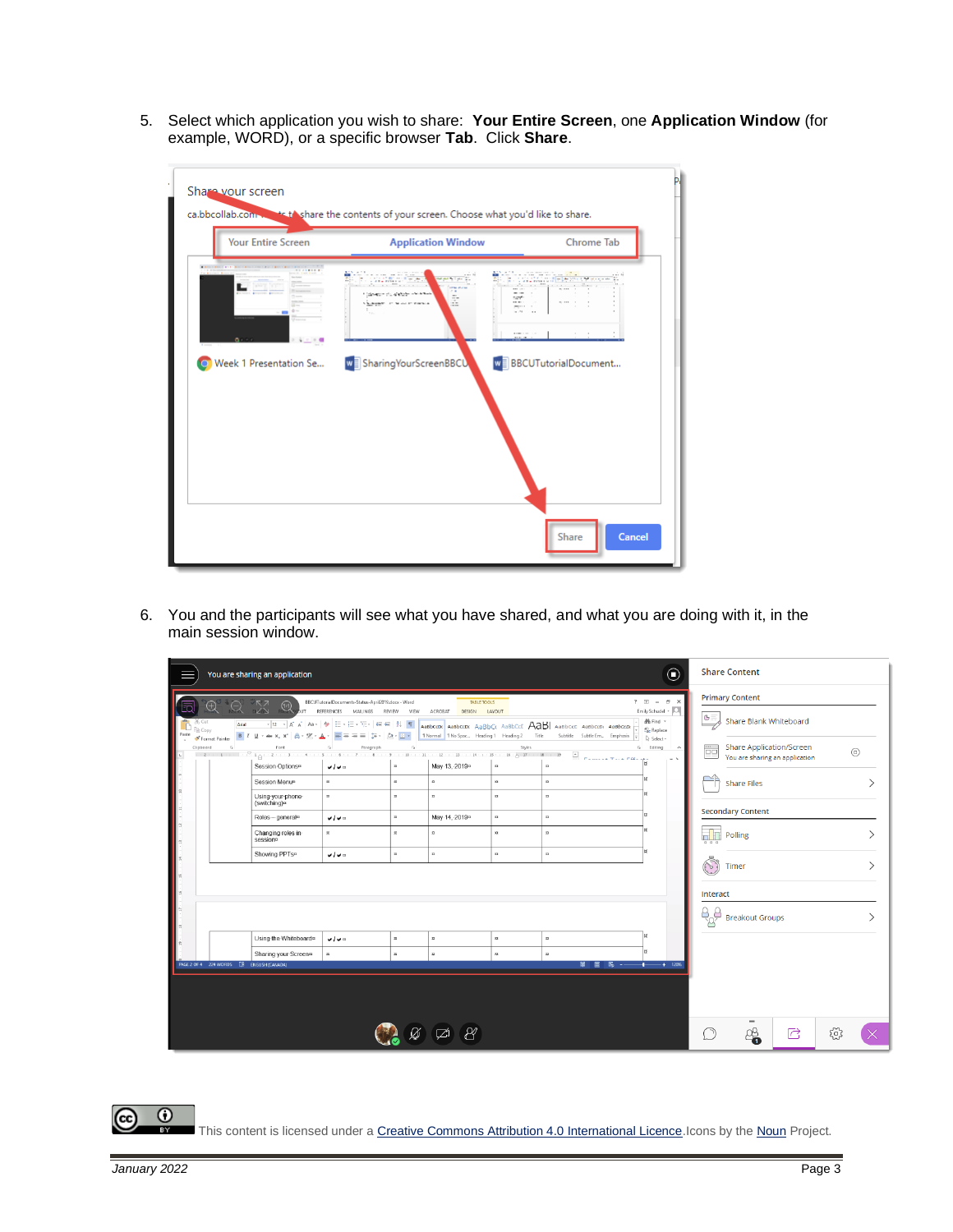7. Use the View Controls to **Zoom In**, **Zoom Out**, see the **Best Fit**, and view the **Actual Size**.

|               |                                          | You are sharing an application               |                                                                                                                                                                                                                                                                                                                                                                                                                                                                                                                                                                 |                          |                                        |              |                                                                                                                          | $_{\textstyle\odot}$                                                | <b>Share Content</b>       |                          |                                 |    |                |
|---------------|------------------------------------------|----------------------------------------------|-----------------------------------------------------------------------------------------------------------------------------------------------------------------------------------------------------------------------------------------------------------------------------------------------------------------------------------------------------------------------------------------------------------------------------------------------------------------------------------------------------------------------------------------------------------------|--------------------------|----------------------------------------|--------------|--------------------------------------------------------------------------------------------------------------------------|---------------------------------------------------------------------|----------------------------|--------------------------|---------------------------------|----|----------------|
|               | $\bigoplus$<br>Θ                         | - 152<br>- KN<br>(1)                         | BBCUTutorialDocuments-Status-April2019.docx - Word<br>REFERENCES<br>MAILINGS                                                                                                                                                                                                                                                                                                                                                                                                                                                                                    | REVIEW                   | TABLE TOOLS<br>VIEW ACROBAT<br>DESIGN  | LAVOUT       |                                                                                                                          | $? \quad \Box - \quad \Box$ $\times$<br>Emily Schudel v   O         |                            | <b>Primary Content</b>   |                                 |    |                |
| Copy<br>Paste | $B$ $I$ $U$<br>S Format Painter          |                                              | <del>karal</del> As- ♦ E-E-E-S- ee al 11 T<br>$\mathbf{x}_1 \times \mathbf{1} \otimes \cdots \otimes \mathbf{1} \times \mathbf{1} \times \mathbf{1} \times \mathbf{1} \times \mathbf{1} \times \mathbf{1} \times \mathbf{1} \times \mathbf{1} \times \mathbf{1} \times \mathbf{1} \times \mathbf{1} \times \mathbf{1} \times \mathbf{1} \times \mathbf{1} \times \mathbf{1} \times \mathbf{1} \times \mathbf{1} \times \mathbf{1} \times \mathbf{1} \times \mathbf{1} \times \mathbf{1} \times \mathbf{1} \times \mathbf{1} \times \mathbf{1} \times \mathbf{1$ |                          | 1 Normal 1 No Spac Heading 1 Heading 2 | Title        | ABBOCOC ABBOCOX ABBOCC ABBOCCE AAB ABBOCCE ABBOCCE ABBOCCE<br>Subtitle Subtle Em Emphasis $\left \overline{\psi}\right $ | M Find +<br>$\xi_{\rm AC}^{\rm D}$ Replace<br>$\mathbb{Q}$ Select - | $G =$                      | Share Blank Whiteboard   |                                 |    |                |
| Clipboard     | $\sim$<br>$-2-1-1$ $-74$                 |                                              | Paragraph<br>$\mathbf{3} \times \mathbf{1} + \mathbf{4} \times \mathbf{1} + \mathbf{5} \times \mathbf{1} + \mathbf{6} \times \mathbf{1} + \mathbf{7} \times \mathbf{1} + \mathbf{8} \times \mathbf{1} + \mathbf{9} \times \mathbf{1} + \mathbf{10} \times \mathbf{1} + \mathbf{11} \times \mathbf{1} + \mathbf{12} \times \mathbf{1} + \mathbf{10} \times \mathbf{1} + \mathbf{15} \times \mathbf{1} + \mathbf{10} \times \mathbf{1} + \mathbf{10} \times \mathbf{1} + \mathbf$                                                                                 | $\mathcal{C}_\mathbf{d}$ |                                        | Styles       | $\boxed{\bullet}$                                                                                                        | G Editing<br>$\scriptstyle\wedge$                                   | Ë                          |                          | <b>Share Application/Screen</b> |    | $\circledcirc$ |
|               |                                          | Session On ons¤                              | $\vee$ / $\vee$ =                                                                                                                                                                                                                                                                                                                                                                                                                                                                                                                                               | $_{\rm Z}$               | May 13, 2019 <sup>a</sup>              | $_{\rm R}$   | $rac{1}{\sqrt{n}}$<br>$\alpha$                                                                                           | $\sim$ $\Delta$                                                     |                            |                          | You are sharing an application  |    |                |
|               |                                          | Session Menu                                 | $\alpha$                                                                                                                                                                                                                                                                                                                                                                                                                                                                                                                                                        | $\alpha$                 | $\mathbf{u}$                           | $\mathbf{z}$ | $\alpha$                                                                                                                 |                                                                     |                            | <b>Share Files</b>       |                                 |    |                |
| H             |                                          | Using your phone<br>(switching) <sup>a</sup> | $\alpha$                                                                                                                                                                                                                                                                                                                                                                                                                                                                                                                                                        | $\alpha$                 | $\mathbf{a}$                           | $\alpha$     | $\alpha$                                                                                                                 |                                                                     |                            |                          |                                 |    |                |
|               |                                          | Roles-general»                               | 4140                                                                                                                                                                                                                                                                                                                                                                                                                                                                                                                                                            | $_{\rm II}$              | May-14, 2019 <sup>a</sup>              | $\mathbf{u}$ | $\alpha$                                                                                                                 |                                                                     |                            | <b>Secondary Content</b> |                                 |    |                |
| $\sim$        |                                          | Changing roles in<br>sessionn                | $\alpha$                                                                                                                                                                                                                                                                                                                                                                                                                                                                                                                                                        | $\alpha$                 | $\alpha$                               | $\alpha$     | $\alpha$                                                                                                                 |                                                                     | $\frac{1}{2}$              | Polling                  |                                 |    |                |
|               |                                          | Showing-PPTsn                                | $v/v =$                                                                                                                                                                                                                                                                                                                                                                                                                                                                                                                                                         | $\scriptstyle\rm II$     | $\scriptstyle\rm II$                   | $\alpha$     | $\alpha$                                                                                                                 |                                                                     |                            |                          |                                 |    |                |
| 监             |                                          |                                              |                                                                                                                                                                                                                                                                                                                                                                                                                                                                                                                                                                 |                          |                                        |              |                                                                                                                          |                                                                     | Col                        | Timer                    |                                 |    |                |
| s.            |                                          |                                              |                                                                                                                                                                                                                                                                                                                                                                                                                                                                                                                                                                 |                          |                                        |              |                                                                                                                          |                                                                     | Interact                   |                          |                                 |    |                |
|               |                                          |                                              |                                                                                                                                                                                                                                                                                                                                                                                                                                                                                                                                                                 |                          |                                        |              |                                                                                                                          |                                                                     | $\mathcal{B}^{\mathbf{B}}$ | <b>Breakout Groups</b>   |                                 |    |                |
|               |                                          |                                              |                                                                                                                                                                                                                                                                                                                                                                                                                                                                                                                                                                 |                          |                                        |              |                                                                                                                          |                                                                     |                            |                          |                                 |    |                |
|               |                                          | Using the Whiteboard®                        | $v/v =$                                                                                                                                                                                                                                                                                                                                                                                                                                                                                                                                                         | $\mathbf{a}$             | $\,$                                   | $\alpha$     | $\alpha$                                                                                                                 |                                                                     |                            |                          |                                 |    |                |
|               | PAGE 2 OF 4 224 WORDS ES ENGUSH (CANADA) | Sharing your Screen¤                         | $\alpha$                                                                                                                                                                                                                                                                                                                                                                                                                                                                                                                                                        | $\mathbf{R}$             | $\alpha$                               | $\mathbf{z}$ | $\alpha$                                                                                                                 |                                                                     |                            |                          |                                 |    |                |
|               |                                          |                                              |                                                                                                                                                                                                                                                                                                                                                                                                                                                                                                                                                                 |                          |                                        |              |                                                                                                                          |                                                                     |                            |                          |                                 |    |                |
|               |                                          |                                              |                                                                                                                                                                                                                                                                                                                                                                                                                                                                                                                                                                 |                          |                                        |              |                                                                                                                          |                                                                     |                            |                          |                                 |    |                |
|               |                                          |                                              |                                                                                                                                                                                                                                                                                                                                                                                                                                                                                                                                                                 |                          |                                        |              |                                                                                                                          |                                                                     |                            |                          |                                 |    |                |
|               |                                          |                                              |                                                                                                                                                                                                                                                                                                                                                                                                                                                                                                                                                                 |                          |                                        |              |                                                                                                                          |                                                                     |                            |                          |                                 |    |                |
|               |                                          |                                              |                                                                                                                                                                                                                                                                                                                                                                                                                                                                                                                                                                 |                          |                                        |              |                                                                                                                          |                                                                     |                            | $=$<br>8                 | 尼                               | සූ |                |

8. Click **Stop Sharing** (in the pop-up box which appears when you begin sharing your Application/Screen) OR click the **Stop** icon (top right of the slide in the main window) to stop sharing your Application/Screen.

|                                                            | You are sharing an application                                                                                                                                                                                                                                                                                                                                                                                                                                                     |                                                                                                                                                                                                                                     |                          |                                      |                             |                                                                                                                                                                                          | $\odot$                                             | <b>Share Content</b>             |                                                            |                |
|------------------------------------------------------------|------------------------------------------------------------------------------------------------------------------------------------------------------------------------------------------------------------------------------------------------------------------------------------------------------------------------------------------------------------------------------------------------------------------------------------------------------------------------------------|-------------------------------------------------------------------------------------------------------------------------------------------------------------------------------------------------------------------------------------|--------------------------|--------------------------------------|-----------------------------|------------------------------------------------------------------------------------------------------------------------------------------------------------------------------------------|-----------------------------------------------------|----------------------------------|------------------------------------------------------------|----------------|
| $\bigoplus$                                                | <b>EXAMPLE TO A BECUT ACT ADD</b> BECUT ACT ADDITION AND THE RESERVED OF THE RESERVED OF THE RESERVED OF THE RESERVED OF THE RESERVED OF THE RESERVED OF THE RESERVED OF THE RESERVED OF THE RESERVED OF THE RESERVED OF THE RESERV                                                                                                                                                                                                                                                |                                                                                                                                                                                                                                     |                          |                                      |                             |                                                                                                                                                                                          | $\overline{x} - \overline{z}$<br>Emily Schudel + 0  | <b>Primary Content</b>           |                                                            |                |
| X Cut<br>Arial<br><b>R</b> Copy<br>Paste<br>Format Painter | B I U - ae x, x'   A - 文 - A -   三 三 三 三   2 -   A - 正 -                                                                                                                                                                                                                                                                                                                                                                                                                           | $\overline{\cdot}$ 12 $\overline{\cdot}$ A' A' Aa $\cdot$ $\overline{\cdot}$ E $\cdot$ E $\cdot$ 'E $\cdot$ 'E $\cdot$ E $\overline{\cdot}$   E $\overline{\cdot}$   T   AABbCCDx   AaBbCcDx AaBbCc AaBbCcC $\overline{AB}$ AaBbCcC |                          | TNormal TNo Spac Heading 1 Heading 2 |                             | CCD <sub>K</sub> AaBbCcD<br>Title<br>subtle Em Emphasis<br>Subtitla                                                                                                                      | Mk Find Y<br>C <sub>ac</sub> Replace<br>D: Select - |                                  | Share Blank Whiteboard                                     |                |
| Clipboard                                                  | Font<br>$\cdots 2 \cdot \cdots 1 \cdot \cdots \cdot \stackrel{1}{\sim} 1_{\bigtriangleup} \cdots 2 \cdot \cdots 3 \cdot \cdots 4 \cdot \cdots 5 \cdot \cdots 5 \cdot \cdots 7 \cdot \cdots 8 \cdot \cdots 9 \cdot \cdots 10 \cdot \cdots 11 \cdot \cdots 21 \cdot \cdots 10 \cdot \cdots 10 \cdot \cdots 10 \cdot \cdots 10 \cdot \cdots 11 \cdot \cdots 11 \cdot \cdots 11 \cdot \cdots 11 \cdot \cdots 11 \cdot \cdots 11 \cdot \cdots 11 \cdot \cdots 11 \cdot \cdots 11 \cdot$ | $\Gamma_{\rm H}$<br>Paragraph                                                                                                                                                                                                       | $\mathbb{R}$             |                                      |                             | Styles<br>$\hat{\phantom{a}}$<br>$\label{eq:10} \begin{array}{l} \displaystyle \sigma_{\text{max,obs}} \leftarrow \cdots \leftarrow \sigma_{\text{max}} \sigma_{\text{max}} \end{array}$ | G Editing<br>$\hat{\phantom{a}}$<br>$-1$            | Ë                                | Share Application/Screen<br>You are sharing an application | $\circledcirc$ |
|                                                            | Session-Options¤                                                                                                                                                                                                                                                                                                                                                                                                                                                                   | $v/v =$                                                                                                                                                                                                                             | $\,$ $\,$                | May-13, 2019¤                        | $_{\rm H}$                  |                                                                                                                                                                                          |                                                     |                                  |                                                            |                |
|                                                            | Session Menu <sup>o</sup>                                                                                                                                                                                                                                                                                                                                                                                                                                                          | $\alpha$                                                                                                                                                                                                                            | $\alpha$                 | $\Omega$                             | $\alpha$                    | $\alpha$                                                                                                                                                                                 |                                                     | <b>Share Files</b>               |                                                            |                |
|                                                            | Using your phone<br>(switching) <sup>a</sup>                                                                                                                                                                                                                                                                                                                                                                                                                                       | $\alpha$                                                                                                                                                                                                                            | $\alpha$                 | $\Omega$                             |                             | $\alpha$                                                                                                                                                                                 |                                                     |                                  |                                                            |                |
|                                                            | Roles-general¤                                                                                                                                                                                                                                                                                                                                                                                                                                                                     | $\sqrt{2}$                                                                                                                                                                                                                          | $\mathbf{u}$             | May 14, 2019a                        | $_{\rm{zz}}$                | $\,$ $\,$                                                                                                                                                                                |                                                     | <b>Secondary Content</b>         |                                                            |                |
|                                                            | Changing roles in<br>session                                                                                                                                                                                                                                                                                                                                                                                                                                                       | $\alpha$                                                                                                                                                                                                                            | $\alpha$                 | $\Omega$                             | $^{32}$                     | $\alpha$                                                                                                                                                                                 |                                                     | <b>Polling</b><br>Polling        |                                                            |                |
|                                                            | Showing-PPTsn                                                                                                                                                                                                                                                                                                                                                                                                                                                                      | v/v                                                                                                                                                                                                                                 | $\mathbf{m}$             | $\,$ $\,$                            | $\mathbf{m}$                | $\,$ $\,$                                                                                                                                                                                |                                                     | $\widehat{\mathcal{N}}$<br>Timer |                                                            |                |
|                                                            |                                                                                                                                                                                                                                                                                                                                                                                                                                                                                    |                                                                                                                                                                                                                                     |                          |                                      |                             |                                                                                                                                                                                          |                                                     |                                  |                                                            |                |
|                                                            |                                                                                                                                                                                                                                                                                                                                                                                                                                                                                    |                                                                                                                                                                                                                                     |                          |                                      |                             |                                                                                                                                                                                          |                                                     | Interact                         |                                                            |                |
|                                                            |                                                                                                                                                                                                                                                                                                                                                                                                                                                                                    |                                                                                                                                                                                                                                     |                          |                                      |                             |                                                                                                                                                                                          |                                                     | $A_{\alpha}^{\beta}$             | <b>Breakout Groups</b>                                     |                |
|                                                            | Using the Whiteboard=                                                                                                                                                                                                                                                                                                                                                                                                                                                              | $v/v =$                                                                                                                                                                                                                             | $\overline{\phantom{a}}$ | $\,$ $\,$                            | $\mathbf{z}$                | $\alpha$                                                                                                                                                                                 |                                                     |                                  |                                                            |                |
|                                                            | Sharing your Screen¤                                                                                                                                                                                                                                                                                                                                                                                                                                                               | $\alpha$                                                                                                                                                                                                                            | $\alpha$                 | $\mathbf{u}$                         | $\mathbf{z}$                | $\alpha$                                                                                                                                                                                 |                                                     |                                  |                                                            |                |
| PAGE 2 OF 4 224 WORDS [ B ENGLISH (CANADA)                 |                                                                                                                                                                                                                                                                                                                                                                                                                                                                                    |                                                                                                                                                                                                                                     |                          |                                      |                             | 目<br>闘<br>昆                                                                                                                                                                              | $+ 120%$<br>$\sim$ $-$                              |                                  |                                                            |                |
|                                                            |                                                                                                                                                                                                                                                                                                                                                                                                                                                                                    | ca.bbcollab.com is sharing a window.                                                                                                                                                                                                |                          |                                      | Hide<br><b>Stop sharing</b> |                                                                                                                                                                                          |                                                     |                                  |                                                            |                |
|                                                            |                                                                                                                                                                                                                                                                                                                                                                                                                                                                                    |                                                                                                                                                                                                                                     |                          |                                      |                             |                                                                                                                                                                                          |                                                     |                                  |                                                            |                |
|                                                            |                                                                                                                                                                                                                                                                                                                                                                                                                                                                                    |                                                                                                                                                                                                                                     |                          | ₩<br>☑                               |                             |                                                                                                                                                                                          |                                                     |                                  | $=$<br>ු<br>內                                              | Č              |

 $\odot$ (cc) ī3Y This content is licensed under a Creative Commons Attribution 4.0 International Licence. Icons by th[e Noun](https://creativecommons.org/website-icons/) Project.